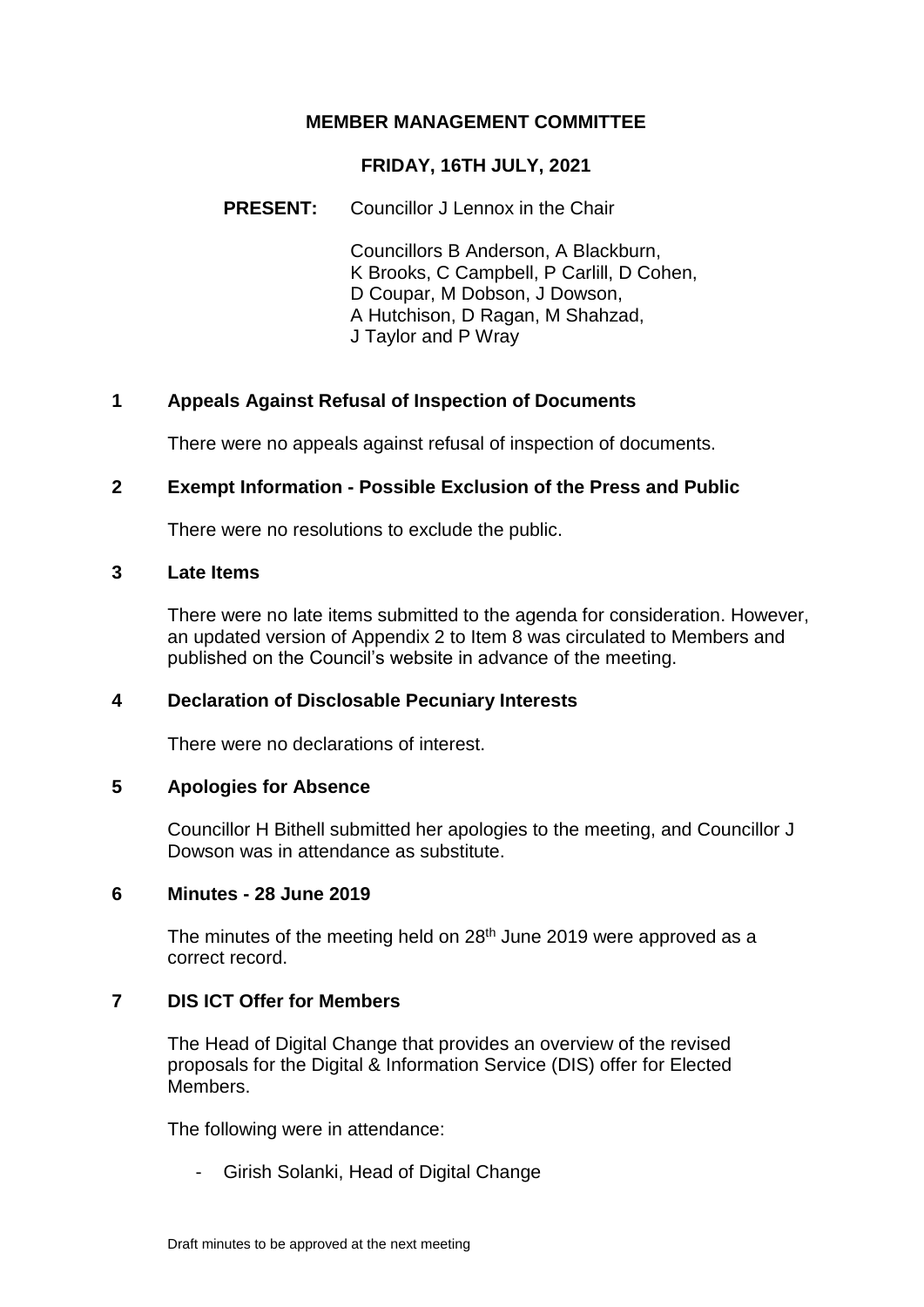Daniel Lees, Business Partner, DIS

The Head of Digital Change introduced the report, and provided an update on the previous IT offer, the impact of the pandemic on requirements, and the 'digital first' approach to the revised offer of hybrid devices to be gradually rolled-out as Members' current devices reach 'end of life'.

Members discussed a number of matters, including:

- *Hybrid devices.* Members were supportive of the roll-out of a single hybrid device, and requested that a demonstration of a device be provided at a future meeting.
- *Software upgrades.* Members requested that officers take a more targeted approach to reminders regarding software updates and provide Group Whips with lists of Members who have missed installation deadlines.
- *Disposal of old devices.* In recognition of the barriers to access to devices for families in Leeds highlighted throughout the pandemic, Members sought clarity on the contract for disposal in place for old council devices and whether they could be provided to families in need locally. Representatives in attendance agreed to contact suppliers to discuss other options.
- *Printing.* Members noted and supported the ambition to move to paperfree but recognised that in the few circumstances that printing is required, the most efficient and sustainable option would be to print from a personal printer when working from home, and requested that the security restrictions that prevent this be addressed.
- *Adobe pro.* In response to a query, Members were advised that licences for Adobe programmes will be reviewed, in recognition of the increase in PDF use for official documents that require editing.

# **RESOLVED –**

- a) That proposals set out in the report around the provision of a new Digital offering be agreed.
- b) That the contents of the report, along with Members comments, be noted.

# **8 Appointments to Outside Bodies**

The Head of Democratic Services submitted a report that outlined the Member Management Committee's role in relation to Elected Member appointments to Outside Bodies and seeks agreement to a schedule detailing those organisations that the Council will continue to make an appointment to; and agreement of the nominations to those organisations which fall to this Committee to make an appointment to.

Following despatch of the agenda for the meeting, several nominations had been submitted and an updated schedule of appointments was provided for the Committee to consider.